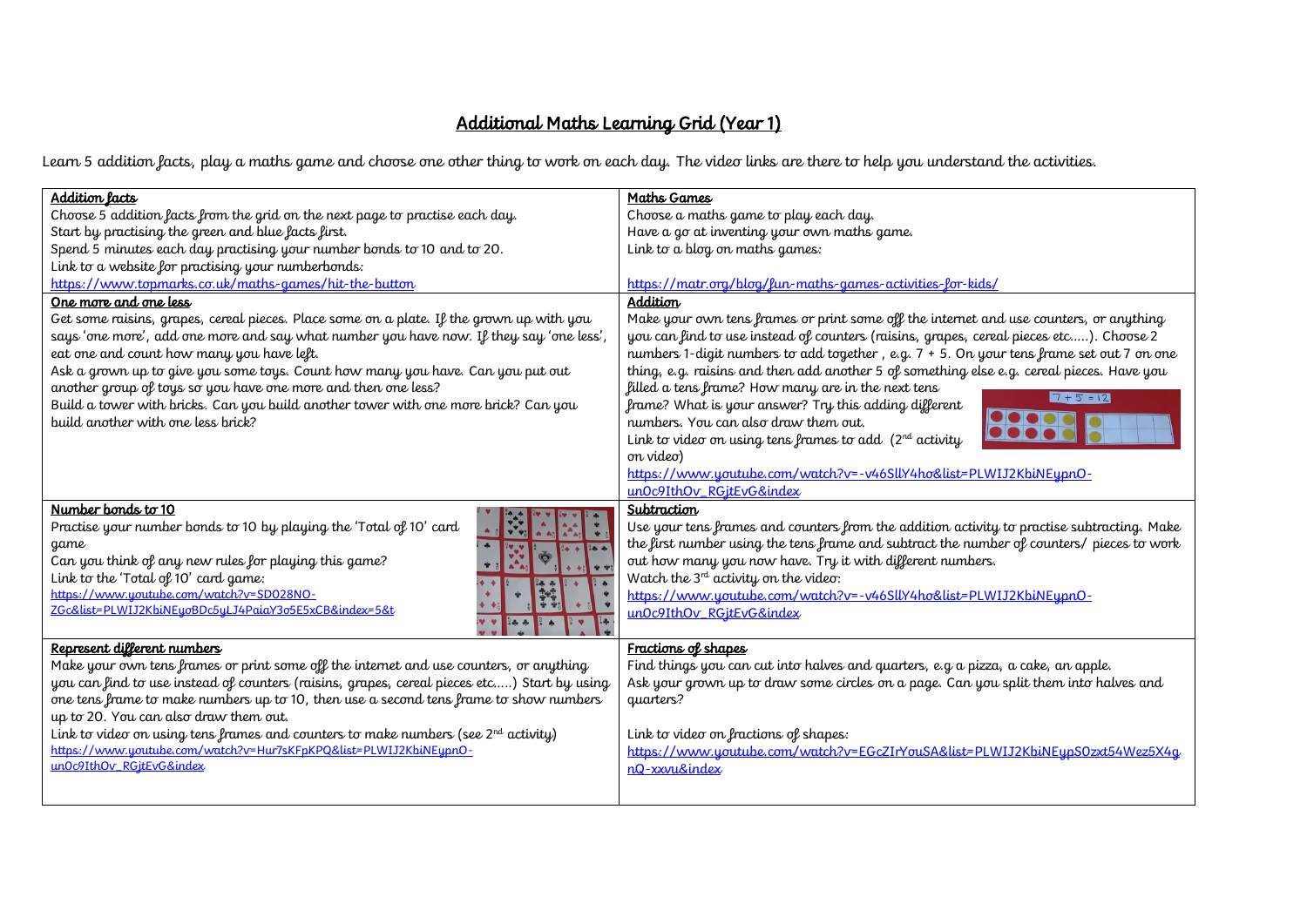| Fractions of amounts                                                                                                                                                              | Count in multiples of 2, 5 and 10                                                                                                                                  |
|-----------------------------------------------------------------------------------------------------------------------------------------------------------------------------------|--------------------------------------------------------------------------------------------------------------------------------------------------------------------|
| Use some raisins, grapes, cereal pieces to help you find $\frac{1}{2}$ , $\frac{1}{4}$ and $\frac{1}{3}$ of a set of objects. Use                                                 | Use raisins, grapes, cereal pieces etc to help you practise counting in multiples of 2, 5                                                                          |
| your teddies to help you. If your finding $\frac{1}{2}$ - share them between 2 of your teddies, $\frac{1}{4}$ –                                                                   | and 10.<br>Group into 2s to practise counting in 2s, group into 5 to practise counting in 5s and into 10                                                           |
| share them between 4 of your teddies and $\frac{1}{3}$ – share them between 3 of your teddies. Once                                                                               | to practise counting in 10s.                                                                                                                                       |
| you have done this, ask your grown up to draw some bar models (Split a rectangle 2 to                                                                                             | Once you've done it with the objects, draw out circles to help you practise counting in 2s,                                                                        |
| work out $\frac{1}{2}$ , 3 to work out $\frac{1}{2}$ and 4 to work out $\frac{1}{4}$                                                                                              | 5s and 10s.                                                                                                                                                        |
| Link to video for finding fractions of amounts using the bar model:                                                                                                               |                                                                                                                                                                    |
| https://www.youtube.com/watch?v=PgrF1TYXP6Y&list=PLWIJ2KbiNEypS0zxt54Wez5X4q                                                                                                      |                                                                                                                                                                    |
| nQ-xxvu&index                                                                                                                                                                     |                                                                                                                                                                    |
| Time to o'clock and hall past                                                                                                                                                     | Read and write numbers from 1-20 in numbers and in words                                                                                                           |
| Ask your grown up to draw a number line from 1-12 and cut out an arrow (this will be<br>your hour hand). Each number represents an hour on the clock, so if the arrow points to 1 | Make 1-20 number cards and one to twenty word cards out of paper.<br>Have a go at matching up the numbers and words. Play the memory game, by turning all          |
| it is showing 1 o'clock. Position your arrow on different numbers and read out the time.                                                                                          | your cards over and taking it in turns to pick 2 cards. If the number and word matches,                                                                            |
| Then put your arrow half way between 2 numbers. This represents half past, so if your                                                                                             | you get to keep both cards. The winner is the person with the most pairs at the end.                                                                               |
| arrow is half way between 2 and 3, it is half past 3.                                                                                                                             |                                                                                                                                                                    |
| Next draw a round clock and do the same with just one hand. Once you are happy telling                                                                                            |                                                                                                                                                                    |
| the time with one hand, you can make a 2 <sup>nd</sup> longer hand. This is your minute hand. Where                                                                               |                                                                                                                                                                    |
| should it point for o'clock? Where should it point for half past?                                                                                                                 |                                                                                                                                                                    |
|                                                                                                                                                                                   |                                                                                                                                                                    |
| Link to video on telling the time to o'clock and half past:<br>https://www.youtube.com/watch?v=V32tRiEQ2AA                                                                        |                                                                                                                                                                    |
| 2D shapes and 3D shapes                                                                                                                                                           | Mass/weight                                                                                                                                                        |
| How many 2D and 3D shapes can you name? Go round your house/garden and make a                                                                                                     | Follow a recipe to bake some biscuits or cakes. Can you weigh out all the ingredients                                                                              |
| list of all the circles, squares, rectangles and triangle shapes you can see. Can you find                                                                                        | yourself?                                                                                                                                                          |
| any other 2D shapes? Then go round looking for 3D shapes (cubes, cuboids, cylinders and                                                                                           | Find food in your kitchen, such as a tin of beans. Can you find something which is heavier                                                                         |
| spheres). Can you find any others?                                                                                                                                                | and something which is lighter?                                                                                                                                    |
| Ask your grown up to cut out some 2D shapes. Can you make different pictures with them?                                                                                           |                                                                                                                                                                    |
| Try drawing out a picture using just 2D shapes.                                                                                                                                   |                                                                                                                                                                    |
| Money                                                                                                                                                                             | Length                                                                                                                                                             |
| Ask your grown up for some money. Can you identify all the coins?                                                                                                                 | Find something in your house you could use to measure with. They all need to be the same                                                                           |
| Can you make 10p? Can you find a different way to make 10p, using different coins? Try                                                                                            | size e.g. counters, lego bricks, paper clips etc Choose different objects, such as a pen or                                                                        |
| this for different amounts of money                                                                                                                                               | book. Estimate how many counters etc long it will be and then use them to measure<br>what it actually is. Can you find different things round your house which are |
|                                                                                                                                                                                   | longer/shorter.                                                                                                                                                    |